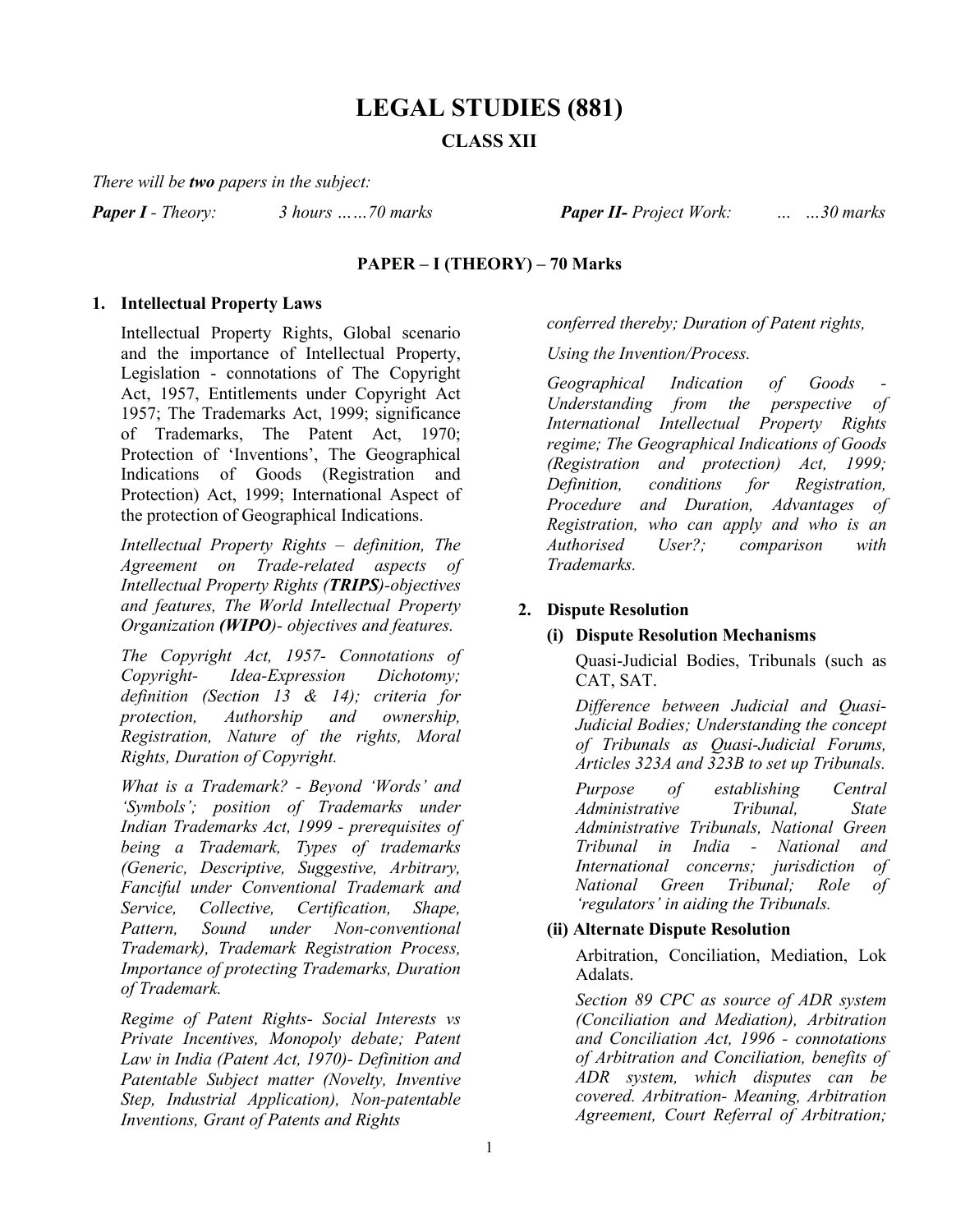*Arbitral Award - significance, comparison with a judgement, setting aside of an arbitral award.*

*Mediation - Meaning and scope; Conciliation - Meaning, Role of the Conciliator; Laws on Mediation and Conciliation: Arbitration and Conciliation, Mediation and Conciliation; sanctity of Settlement Mediation and Conciliation; encouraging 'Out of Court' Settlement in India - challenges and the way ahead.*

*Locating 'legal basis' of Lok Adalats and its jurisdiction; Purposes of holding Lok Adalat; basis of disposal of cases in Lok Adalats; Award of Lok Adalat.*

# **3. Crime and Law of Evidence**

Crime - Cognizable and Non-Cognizable; First Information Report (FIR); Law of Arrest; concept of Evidence; Relevancy; basic structure of trial.

*Crime - Meaning, stages and elements; Difference between Cognizable offence and Non-Cognizable offence; Bailable offence and non-bailable offence; complaint in general parlance - information to Police, Written and Signed, if Orally given: reduced to Writing by Police and read-over to the Informant, stating specific facts, Registration of FIR if offence is cognizable and if offence is non cognizable. Police bound to register FIR.*

*Legal meaning of Arrest; Arrest - how made; Entitlements of an Arrested person- intimation of grounds of Arrest, information about arrest to nominated person/s and bail, etc.; person arrested not to be detained beyond 24 hours and 'remand' under section 167 Cr PC.*

*General connotations of the term Evidence-Oral, Documentary and Material; Direct and Circumstantial Evidence; Meaning of Proof; Effect of Evidence - Proved, Disproved and Not Proved; Evidence and Proof- Cause and Effect.*

*Connotations of Relevancy of Evidence; facts in Issue and Relevant Facts.*

*Meaning of Criminal Trial; purpose of Criminal Trial; Basic features of a Criminal Trial with special reference to the Rights of Accused.*

# **4. Transfer of Property**

Property, Ownership, Possession, Modes of transfer of property (like Sale, Mortgage, Gift, Lease, Exchange).

*Meaning of Property - Public and Private, Introduction to Property Law - Transfer of Property Act, 1882; types of Property: Movable and Immovable, definition of 'immovable property under S.3 TPA and S.3(26) General Clauses Act 1908. Transfer of Property - Definition, What may be transferred, persons competent to transfer mode of transfer of property; doctrine of Election, Doctrine of Lis Pendens; meaning of sale, Rights and Liabilities of Buyer and Seller.*

*Mortgage- Definition, Rights and Liabilities of mortgager and mortgagee(lender), Meaning of Lease, Rights and Liabilities of Lessor and Lessee. Meaning of exchange and Gift with illustrations.*

# **5. Legal Services Authority and its Role**

Legal Services Authority Spirit of Article 39A of the Constitution of India; Legal Aid for the deserving sections of society.

*Importance of Article 39A of the Constitution of India; implementing the spirit of free Legal Aid through Legal Services Authority Act, 1987 objectives; eligibility for getting free Legal Aid; Legal Services Authorities at various levels; role of Educational Institutions and Para Legal Volunteers; Legal Aid Camps; spreading Legal Literacy and providing Legal Aid - challenges and the way-forward.*

# **6. Legal Maxims**

Important Legal Maxims.

*Meaning of the following:* 

- − *Actus non facit reum nisi mens sit rea*
- − *Ad valorem*
- − *Amicus Curiae*
- − *Audi alterem partum*
- − *Assentio Mentium*
- − *Bona fide*
- − *Bona Vacantia*
- − *Caveat Emptor*
- − *Corpus Delicto*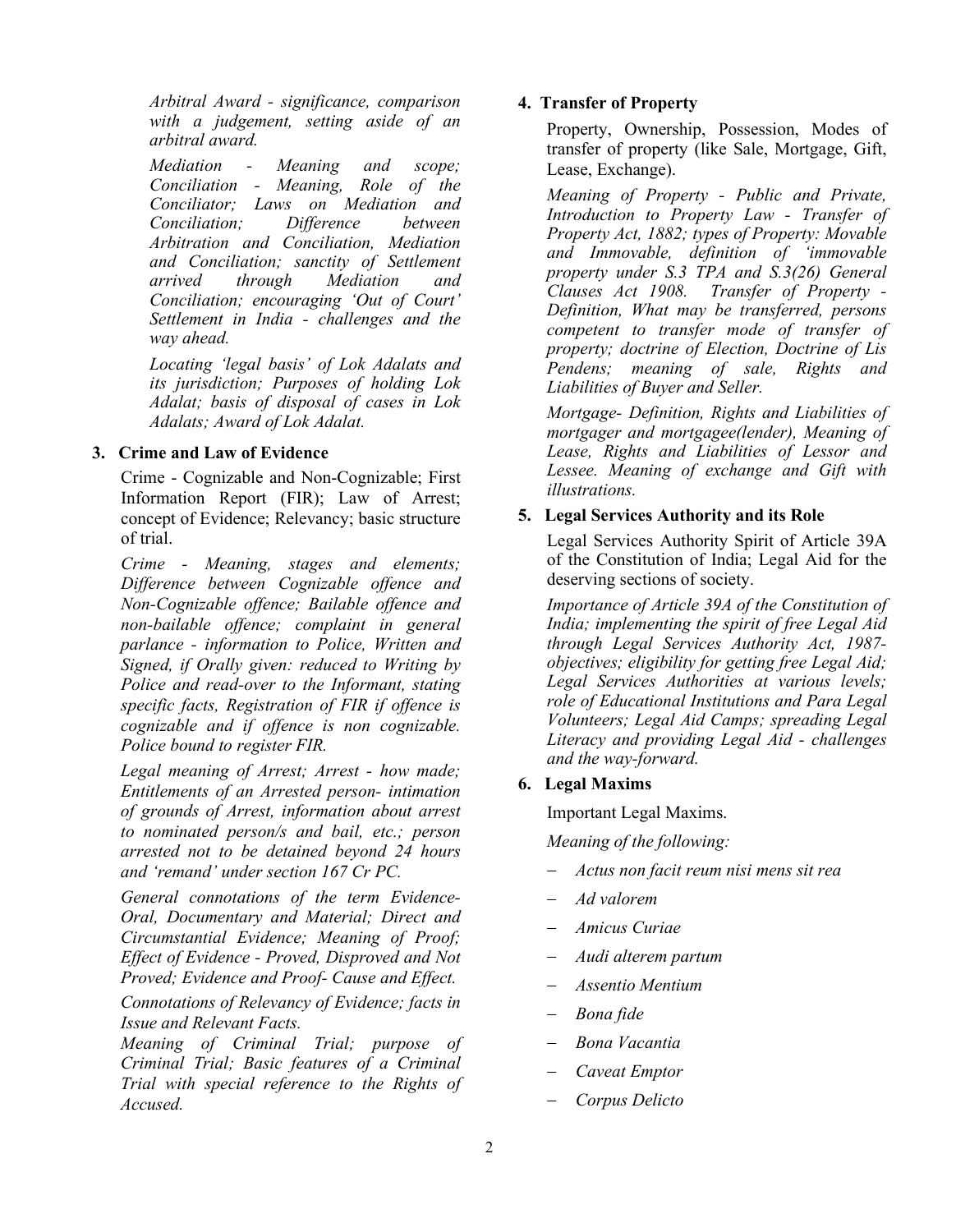- − *Damnum Sine Injuria*
- − *De Die in Diem*
- − *De Minimis Lex Non Curat*
- − *Doli Incapax*
- − *Ejusdem Generis*
- − *Ex Post Facto*
- − *Ignorantia Facti Excusat – Ignorantia Juris Non Excusat*
- − *Injuria Sine Damnum*
- − *Locus Standi*
- − *Nemo Debet Esse Judex in Propria Sua Causa*
- − *Nemo debt non quad habit*
- − *Noscitur a Sociis*
- − *Obiter Dicta*
- − *Pari Materia*
- − *Per Incuriam*
- − *Qui Facit Per Alium, Facit Per Se*
- − *Quid pro quo*
- − *Ratio Decidendi*
- − *Res ipsa loquitur*
- − *Res Judicata Accipitur Pro Veritate*
- − *Salus Populi Est Suprema Lex*
- − *Stare Decisis*
- − *Ubi Jus Ibi Remedium*

#### **7. Important Laws**

Lokpal and Lokayukta Act 2013 Negotiable Instrument Act, 1881; Direct Tax, Indirect Tax and the concept of GST; [Human Rights Act,](http://nhrc.nic.in/HumanRightsAct.htm)  [1993 \(with Amendment Act, 2006\), NHRC,](http://nhrc.nic.in/HumanRightsAct.htm)  [India,](http://nhrc.nic.in/HumanRightsAct.htm) Motor Vehicle Act, 1988 and 2019.

*Scope and limitation of Lokpal and Lokayukta Act 2013. Ombudsman-Meaning and concept.*

*Concept of Negotiable Instrument; Negotiable Instrument Act, 1881- Key features; Bills of Exchange, Promissory Note and Cheque-Definition. Dishonour of cheque for insufficiency, etc., of funds in the accounts (Section 138 of NI Act).*

*Concept of Direct Tax and Indirect Tax-Differences ; Goods and Services Tax (GST) –*

*Objectives, Components of GST: CGST, SGST and IGST- Meaning and application.*

*Definition of Human Rights, composition & function of NHRC (Sections 3 & 21 of the Protection of Human Rights Act, 1993).*

*Significance of Road Safety measures; Motor Vehicle Act, 1988 & 2019 - Driving without Driving License, Owner's liability if driven by other without License, Driving without Driving License, Owner's liability if driven by other without License; Using Mobile Phone (handheld) while driving, Driving under the influence of Intoxicating Substance, Driving without Seat Belt, Driving without Insurance, Juvenile Offences; two-wheeler driving: more than one pillion rider, without helmet (penalties as per Motor Vehicles Act, 2019 only),age limits for getting Driving License under different categories of Vehicles; documents to be shown to policeman: driving licence, registration certificate, insurance certificate, tax paid receipt, PUC Certificate and if it is a transport vehicle: permit and the fitness Certificate.*

## **PAPER II (PROJECT WORK)– 30 MARKS**

In keeping with the significance of doing project work and gaining a hands-on understanding of various contemporary issues, candidates are expected to undertake **two studies of 15 Marks each**.

Topics for the studies should be chosen from within the overall syllabus as there is ample scope for diversity. Candidates should synthesise information from a range of sources, including cases, legislation, the media and international instruments, to support a legal argument. Topics should extend areas of individual or group interests from any chapter covered in Theory, after understanding the legal functions, practices and institutions.

#### **The project work will be assessed by the teacher and a Visiting Examiner appointed locally and approved by the Council.**

Mark allocation **per Study [15 marks]** will be as follows:

|  | 1. Evaluation by the teacher                       | 5 Marks |  |  |  |
|--|----------------------------------------------------|---------|--|--|--|
|  | 2. Evaluation by the Visiting 10 Marks<br>Examiner |         |  |  |  |